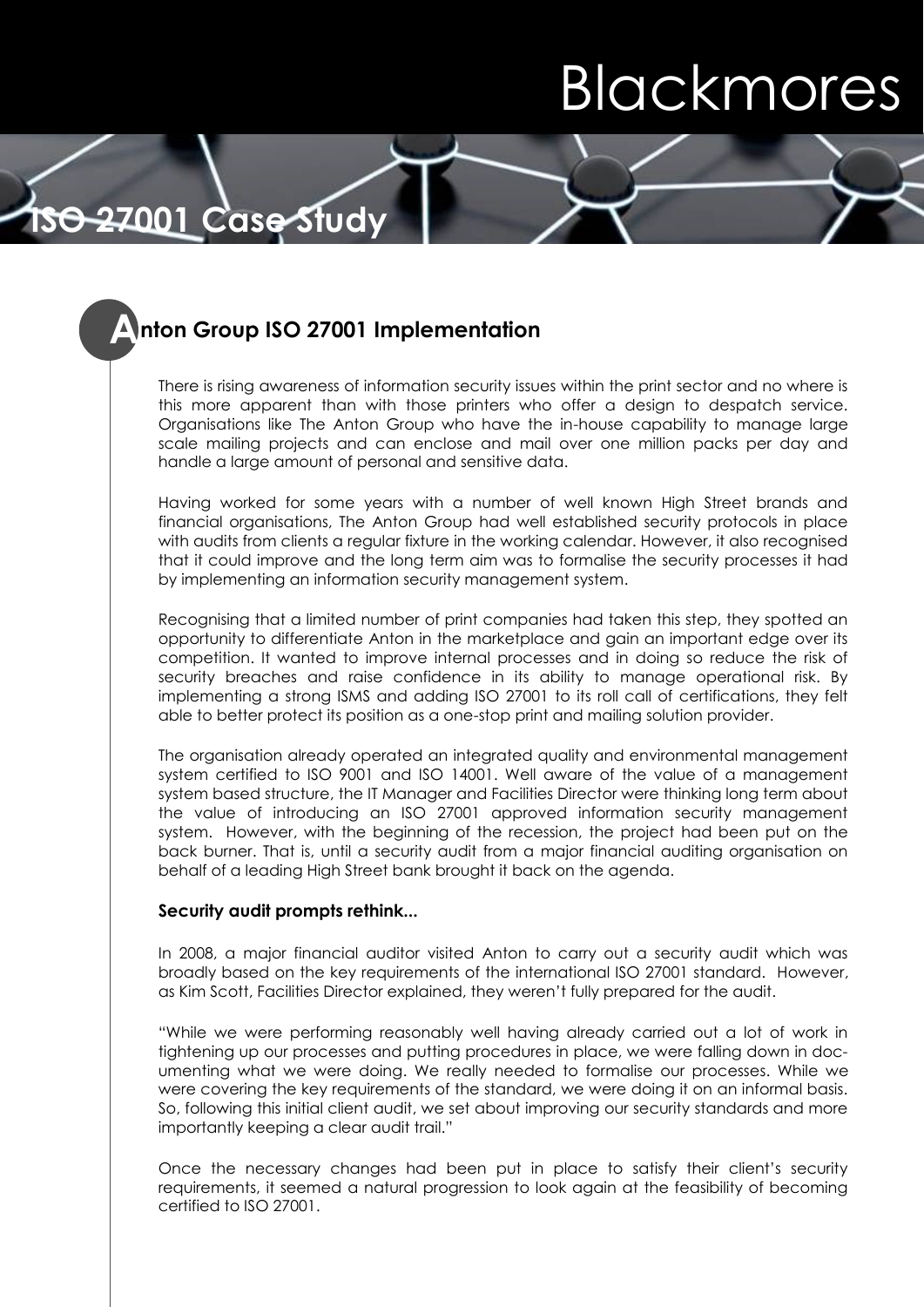While Kim Scott and IT Manager, Paul Dickerson had gone a long way towards putting the necessary processes in place, they also recognised they needed a management system to pull their processes together and to plug any gaps. The Board agreed and set the objective of gaining certification as quickly as possible. This meant the team needed to bring in expert help to guide them through the project to completion. They began to look for a suitable consultancy which had experience of implementing an ISMS within the print sector.

It was at this point that the project began to stumble as Kim explains. "We interviewed a number of consultancies to help us but they seemed more interested in selling us their formula than fitting in with our needs. They were giving us timescales of between 12-24 months to completion but were not taking into account the work that we had already completed. We had already satisfied our client audit so knew we were a good way towards meeting the requirements of ISO 27001. However, we didn't understand what was needed on the documentation side of things and it was here that we needed guidance and coaching. There were some grey areas for us," explained Kim.

It was at this point that they contacted their LRQA Account Manager, Mark Dougan. "We spoke with Mark on a couple of occasions about the areas we were most concerned about. Shortly after, he visited site and was able to have an informal look over the system. The advice he was able to give gave us the confidence that while we were on the right track and the main controls that we had in place were fine in principle, there were gaps needing to be plugged.

"Policies and procedures needed to be written. We needed to devise a sensible approach to managing our risks which meant a formal risk methodology was needed. While we could have worked through these elements in-house, it was felt that with the timescales involved, we really needed expert help," said Kim.

Following the visit, Anton employed a consultant to produce the documentation and provide guidance on managing risk.

#### **A minor glitch...**

Senior management commitment had been a key driver behind Kim and Paul's goal in getting early certification. This commitment from the top was used to the implementation team's advantage by driving through the necessary changes. This included initiatives such as blocking all USB ports on every PC in the building. This meant that staff had to gain senior management approval for any use of a memory stick which would only be granted if there was a legitimate business reason. Access to personal emails and social networking sites were also stopped completely with restricted access to other websites.

The need for these new restrictions was understood and accepted by the employees. Previous client audits which had taken all aspects of Anton's operation into account had already instilled the need for tighter security into the minds of each member of staff. This meant that Anton employees not only understood the need for the constant revision in security policies and were happy to make the changes but also to become more involved by suggesting ways to further improve security.

The tight timescale that Kim and Paul were working to had also created pressure on assessment dates. Again, the team contacted their LRQA account manager and were fortunate enough to get a cancellation which meant they were able to book the first part of their external assessment at short notice. With the Stage One visit in the diary, they had just a couple of months to put in place the final procedures and appropriate documentation for their information security management system. At this point, they had been able to source a consultant who was working with them in putting a system in place.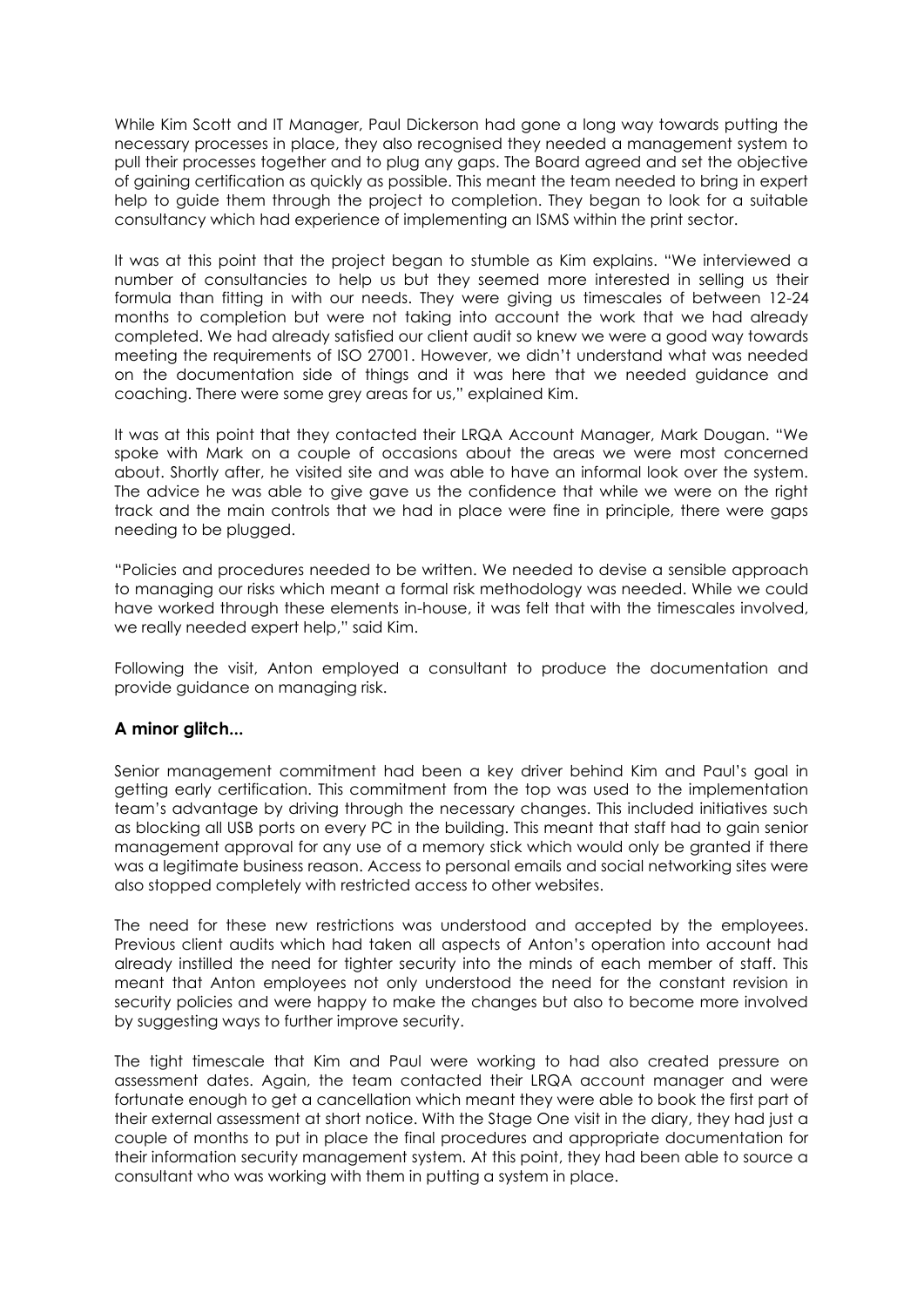However, not everything was to go quite as smoothly as Paul Dickerson, IT Manager explains. "We were confident that we had everything in place for our first assessment visit and that the documentation was robust and thorough. However, our LRQA assessor didn't agree. He felt that the initial approach we had taken just wasn't up to scratch. We weren't expecting this. It meant we had to rethink our approach."

Far from placing the project on the backburner however, this setback refocused the team's thinking. A new consultant, Mrs Melanie Blackmore from specialist security consultancy, Blackmores was appointed and work began almost immediately on making the changes necessary, and importantly in time, for the next visit just three months down the line.

#### **Spreading the word...**

The LRQA Stage One assessment visit had shown weaknesses within the approach that had been taken but it was also recognised that the system was actually fundamentally sound as Paul Dickerson, IT Manager explains.

"While we were disappointed with the outcome of the visit, we knew that the issues could be resolved and that we were simply at a different stage in the process. We had taken the decision to appoint Melanie Blackmore to give us the guidance needed to fill in the gaps and from this point we didn't look back."

The change in consultants gave the team a new impetus. Melanie started off by giving a high-level briefing on information security to all Board members. "I find that typically it is very difficult to gain access to senior management and so having a two hour briefing session with the Anton Board was testament to the importance they place on this project," explains Melanie. "It was clear they were fully supportive. I was able to get valuable feedback from them on what they believed the greatest risks were to the business in terms of reputational damage and how these could be mitigated."

"One of the key challenges for Anton was to simply get the message across in a relevant and appropriate way to make sure of understanding and buy-in from all employees. The message and method changed depending on the teams involved. For example, the message to the finance team was that getting this certification would have benefits in reduced insurance costs. To the sales and marketing team, it was the potential of winning new business and also increased assurance of keeping existing clients.

"Implementing a management system within a manufacturing environment brings its challenges. With the shift system in operation, we had to find different ways of getting the message across as it just wasn't possible to get everybody into a classroom," Melanie explained.

This included initiatives such as 'toolbox talks' which were debrief sessions to keep all machine operators up to speed with the changes. These also gave a valuable opportunity for any ideas to be fed back to the implementation team with ideas on how to further enhance security brought into working processes. Likewise, throughout the organisation, departmental heads were fully briefed to cascade information to their teams.

Documents such as non-disclosure agreements were placed in payslips together with an explanation of the need for new procedures. Posters explaining the reasons for the changes in processes were printed and placed together with copies of the security manual in common areas. Critical suppliers, such as agencies supplying contract staff, were also audited with all suppliers contacted to ensure they were aware of their responsibilities under the revised security requirements.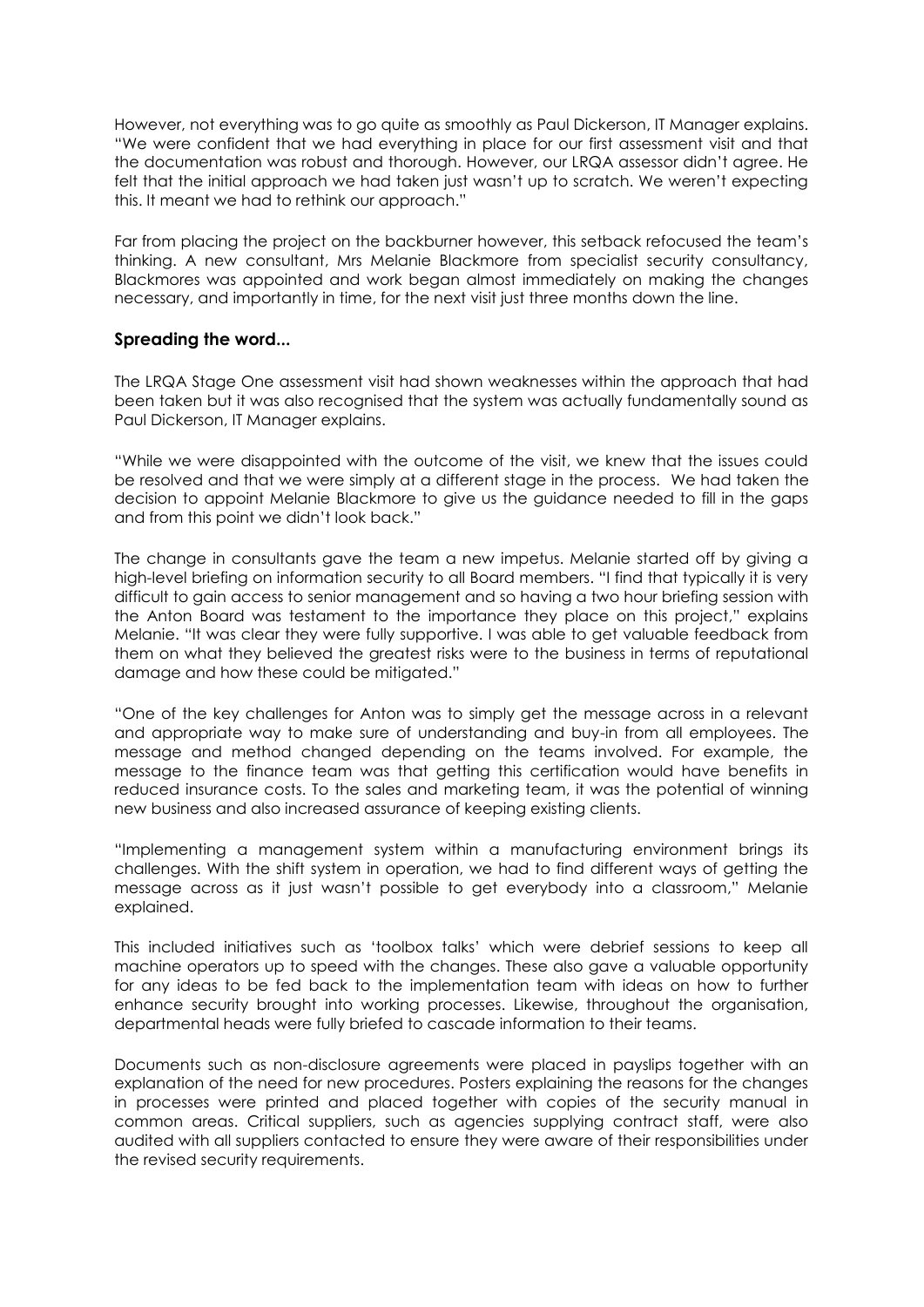# **A security culture...**

The change brought about by the implementation of the information security management system has been one of evolution rather than revolution. The client audits had already seen Anton introduce tougher security processes throughout its operations particularly in the area of data management. However, all aspects of internal security have been revisited and tightened where needed. All tasks are now documented and careful records kept on site. There are increased vehicle registration checks at the security gate, passes for vehicles on site, it is mandatory to sign the visitor's book and all visitors are escorted while on site.

The changes have been extended to include new employees as well as existing staff. Security now forms a part of the revised New Starters Induction which sees all new employees learning about the company's security policies, about the use of security cameras and restricted access to areas containing sensitive material.

Paul Dickerson explains further. "All staff are now more aware of the need for security and importantly why we are bringing about these changes. The journey towards certification has made everyone aware of the role they have to play.

"The impact of the recession has only helped to reinforce the message. It's brought an awareness of the need to differentiate our business from the competition and the impact this could have for the future growth of the business. We believe it will also encourage companies to give us a larger share of their business while also attracting new clients wanting to use one of the handful of commercial printing companies in the country with an ISO 27001 certification."

#### **Certification and beyond...**

Anton already had ISO 9001 and ISO 14001 systems certified by LRQA and it therefore seemed a natural choice to use the same assessment body when it came to ISO 27001.

Kim Scott takes up the story. "LRQA are recognised as one of the country's leading certification bodies and are respected throughout industry. It made sense when choosing an assessment body to work with to opt for one we knew and trusted.

"Our LRQA assessor, Malcolm Newman led us through our first visit with a helpful but strong commitment to the certification. His comments and guidance made us look again at our approach and improve on what we had - particularly with the review of risk assessments and records.

"In the final assessment, he was practical in his ability to see the way we operated as a manufacturing plant and how that related to security. The comments that he made enabled us to make improvements in a number of areas, for example in the calculations that we used to work out residual risk and in how we handle the retention of customer data.

"Malcolm was extremely experienced and thorough. It meant that when certification was recommended following our second stage visit, we could be confident we had a strong system. And on our most recent surveillance visit, Malcolm was able to see the improvements that we had made, while pointing out where we needed to improve further," concluded Kim.

Certification to ISO 27001 had always been the goal that the Anton team had in mind from the outset. It is an assurance to clients – and importantly potential clients – that the company has a security programme that has been externally recognised as meeting the requirements of an internationally recognised and trusted standard.